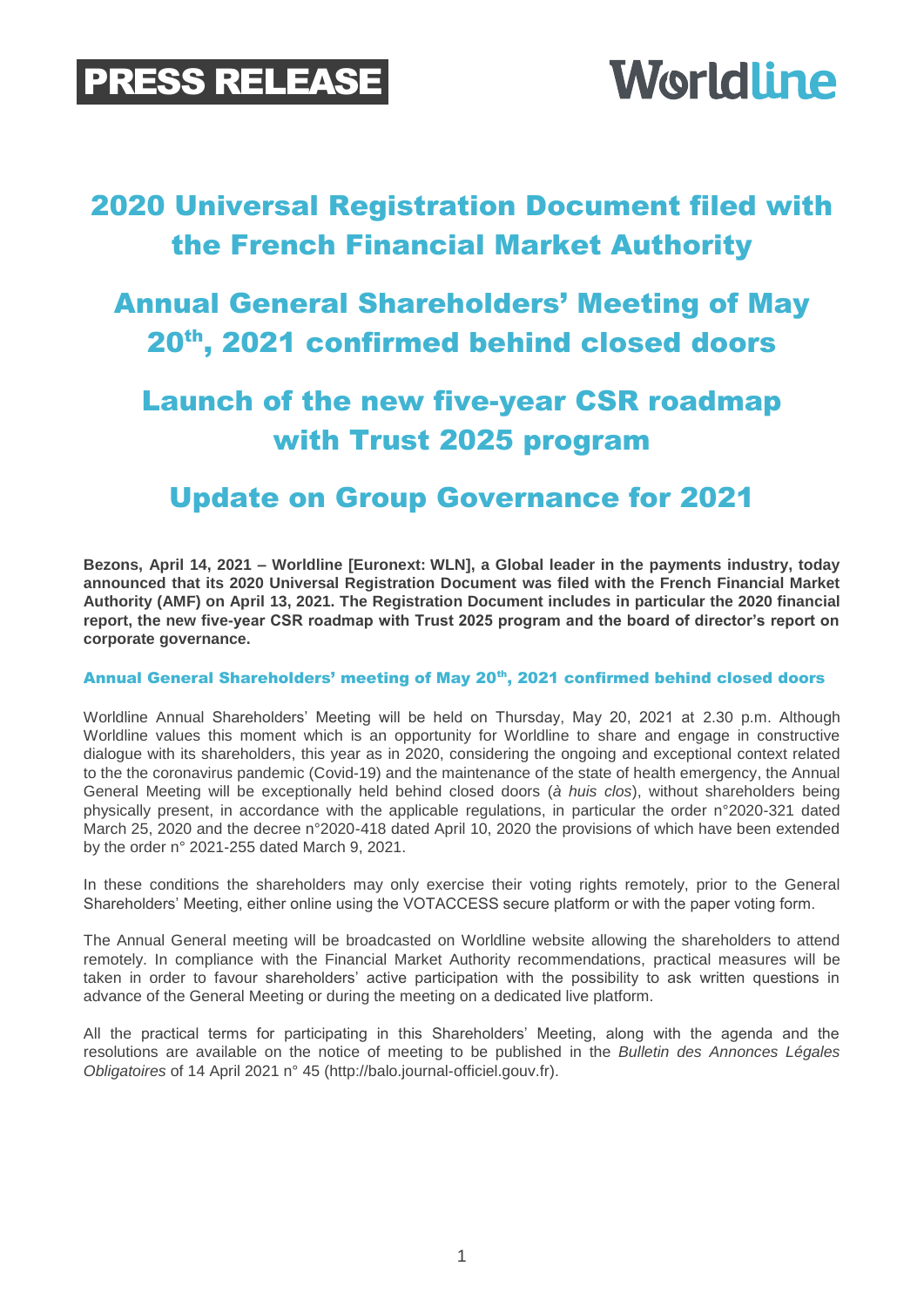#### TRUST 2025: the new Worldline five-year CSR roadmap

Since its IPO in 2014, Worldline has committed to a voluntary Corporate Social Responsibility (CSR) approach. The resulting strategy, fully embedded in the Group's corporate strategy, has been structured around 5 main challenges, as identified through a materiality assessment, in the areas of business, people, value chain & ethics and the environment. The associated KPIs and reporting to monitor performance are also compliant with the most stringent recommendations of the highest leading extra-financial standards (GRI comprehensive option, UN Global Compact signatory member).

In order to bring more credibility, transparency and accuracy to its approach, Worldline has decided to launch in 2015 its TRUST 2020 Programme, reflecting its long-term commitment and ambition toward sustainable development.

TRUST 2020 has been a key enabler for mobilizing the whole organization around the 13 objectives to be achieved by 2020. As a result, eleven objectives have been achieved or overachieved, one has been partially achieved and the last one has not been achieved. The progress made through the TRUST 2020 Programme has also been awarded by the leading non-financial rating agencies.

Building on this strong momentum and the lessons learnt, strengthened in 2020 by the adoption of the Company sense of purpose, Worldline has been designing its TRUST 2025 Program that aims at opening a new chapter for the Company CSR journey.

TRUST 2025 represents the transformation vehicle to give concrete expression to the Company's sense of purpose. This new commitment is a continuation of TRUST 2020, anticipating new market trends, risks and opportunities and regulatory changes for the coming years and is based on the following challenges:

- Guarantee delivery excellence and utmost quality of services
- Enhance customer experience through positive impact solutions
- Foster people development, well-being and engagement
- Rise up Sustainable procurement practices within our value chain
- Endorse ethics and confidence in all our activities
- Contribute to carbon neutrality
- Offer eco-designed payment terminals aligned with circular economy
- Help our local communities

With this new ambition, Worldline intends to go further in its commitment to excellence in CSR by applying the best practices and the highest market standards, by mobilizing its whole organization in the right direction, by positively influencing its ecosystem for a more sustainable world.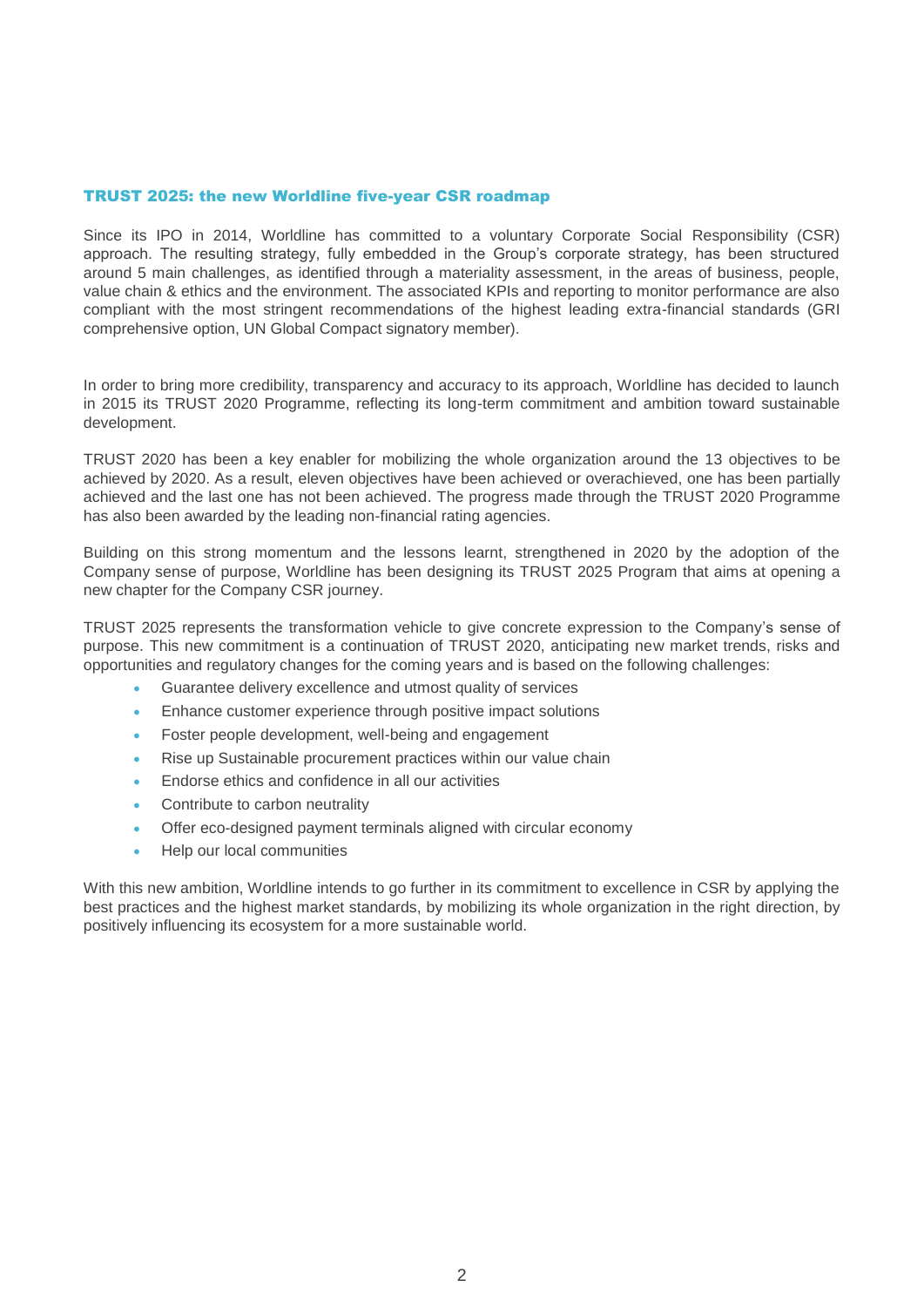#### Update on Group Governance for 2021

Following the successful closing of the Ingenico acquisition, the Board of Directors welcomed new members coming from Ingenico Board according to the combination agreement entered into on February 2, 2020 between Worldline and Ingenico.

The Board of Directors is now composed at 65% by independent members, including a Lead Director, Mr Georges Pauget. It benefits from the strong and wide range of complementary skills and experiences of its members.

On April 7, 2021, with regard to the latest information provided by Mr. Bernard Bourigeaud that the personal constraints which have temporarily prevented him from assuming the duties of non-executive Chairman of the Board of Directors at closing will be resolved shortly, the Board of Directors decided notably, upon proposal of the Nomination Committee, to confirm its intent, in line with the spirit that as animated the completion of the initial agreements at the announcement of the acquisition of Ingenico, to appoint Mr. Bernard Bourigeaud as non-executive Chairman at the end of the third quarter of 2021, date on which Mr. Bernard Bourigeaud confirmed that he will be able to fully assume this function.

Until then, Mr. Gilles Grapinet continues to assume the chairmanship of the Board of Directors in addition to his duties of Chief Executive Officer in order to ensure stable and efficient governance in the context of Ingenico integration.

#### Forthcoming events

- April 21, 2021 Q1 2021 revenue
	-
	- May 20, 2021 Annual General Shareholders' Meeting
	- July 27, 2021 H1 2021 results
- October 19, 2021 Q3 2021 revenue

#### **Contacts**

#### **Investor Relations**

Laurent Marie +33 7 84 50 18 90 [laurent.marie@ingenico.com](mailto:laurent.marie@ingenico.com)

Benoit d'Amécourt +33 6 75 51 41 47 [benoit.damecourt@worldline.com](mailto:benoit.damecourt@worldline.com)

#### **Communication**

Sandrine van der Ghinst +32 499 585 380 [sandrine.vanderghinst@worldline.com](mailto:sandrine.vanderghinst@worldline.com)

Hélène Carlander +33 7 72 25 96 04 [helene.carlander@worldline.com](mailto:helene.carlander@worldline.com)